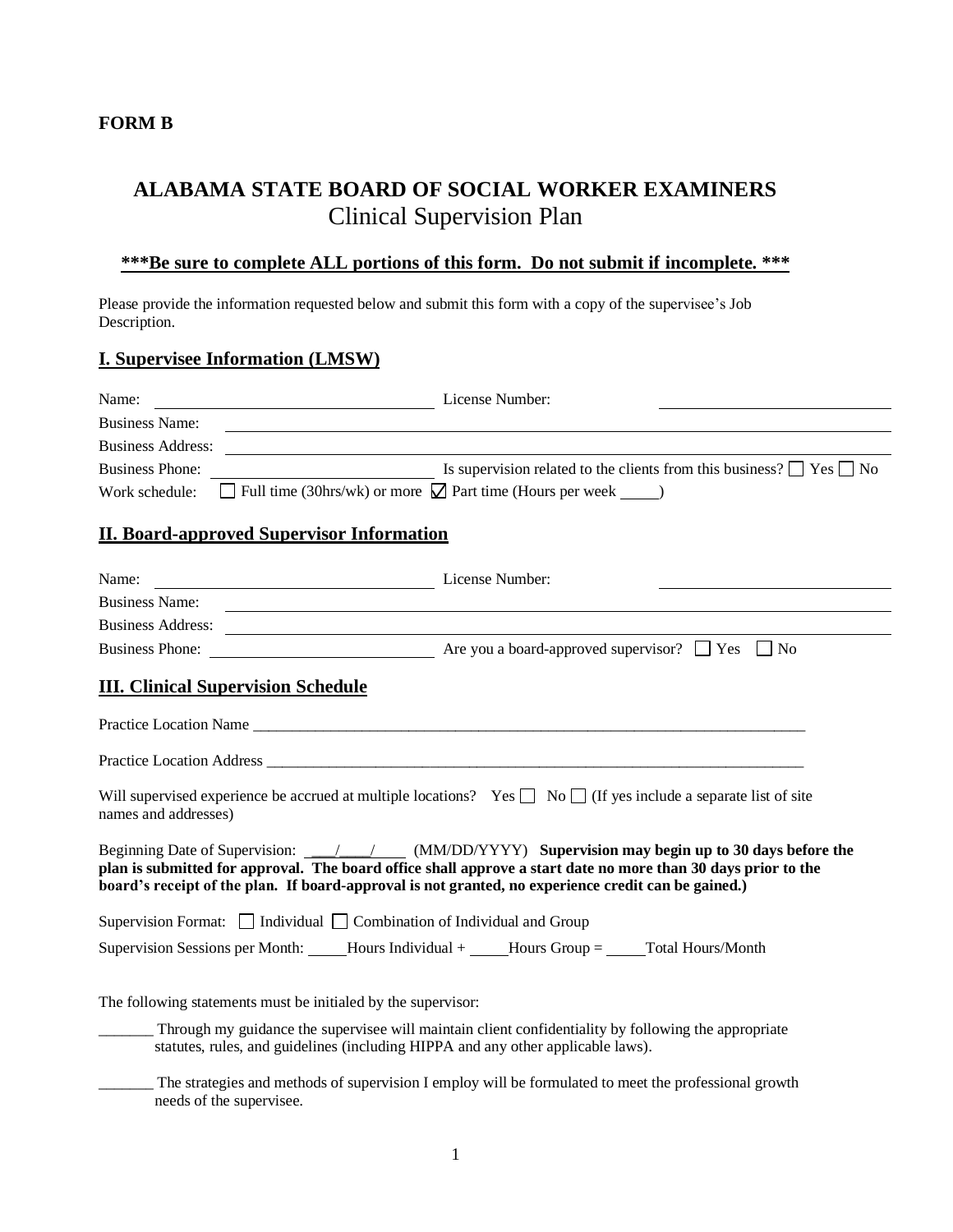\_\_\_\_\_\_\_ I will keep legible, accurate, complete, signed supervision notes indicating the content, duration, and date of supervision as well as the hours worked by the supervisee.

# **IV. Supervision Process (Attach extra pages if necessary)**

Describe the supervisee's work setting(s):

Describe the clients served:

Describe the supervisee's duties and responsibilities including treatment methods utilized:

Formulate four goals for the supervision:

| . .      |  |
|----------|--|
| <u>.</u> |  |
| J.       |  |
|          |  |

Methods of supervision to be used: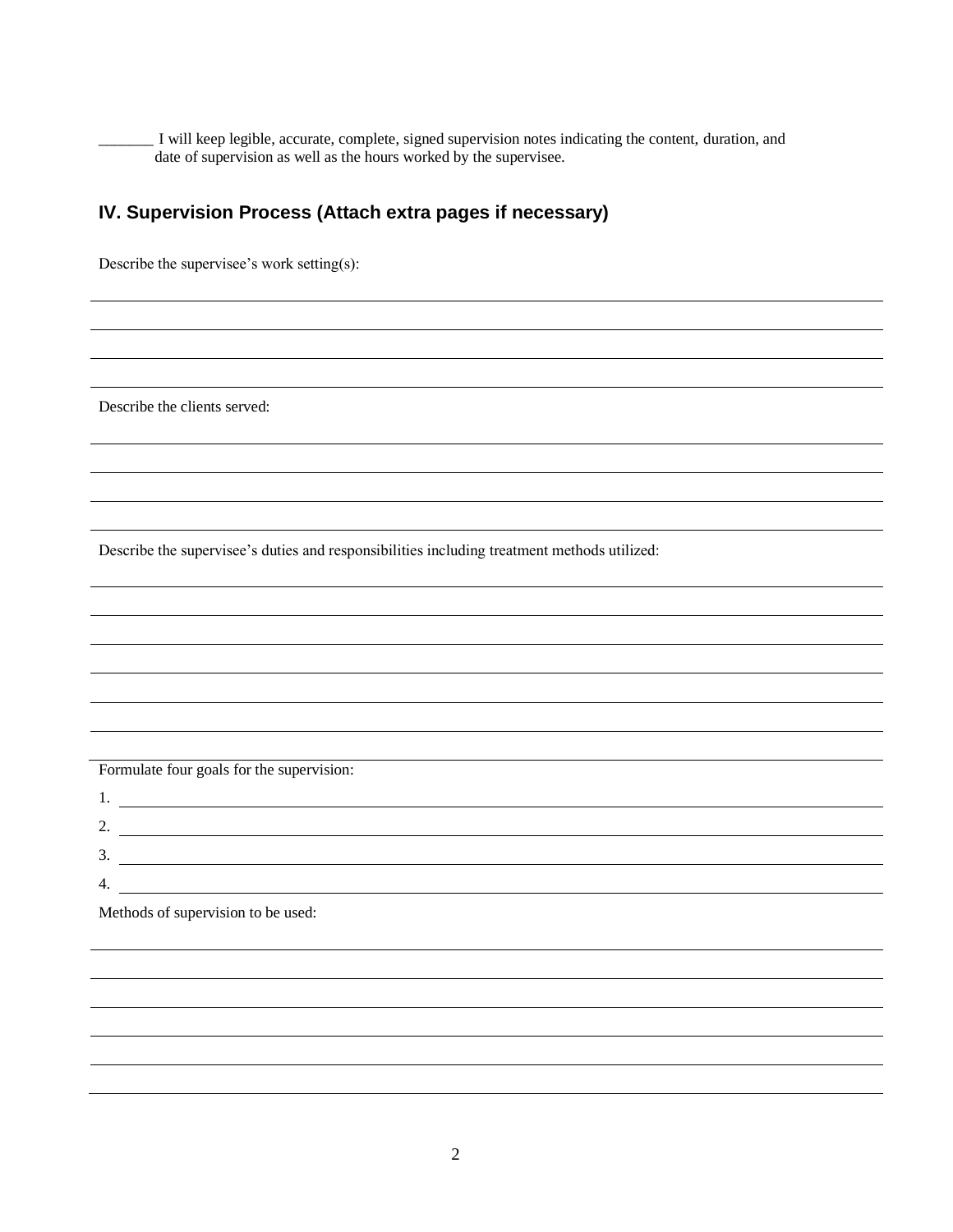# **IV. Attachments to Include**

 Official Job Description on agency letterhead (Official job description must reflect those duties are clinical as defined in applicable rules)

 If supervision of agency-based clients is done with a supervisor who practices outside of the employment setting and is not under contract with the employer to provide supervision, a letter from the employer on letterhead approving the outside supervision with the specific supervisor must be attached.

### **V. Affidavit of Understanding and Signatures**

I hereby certify that I have reviewed Chapter 850-X-03 of the Alabama Administrative Code and am familiar with the regulations pertaining to supervision in the state of Alabama. I understand that I must observe and comply with the supervision guidelines set forth in the rules.

I am aware that the Alabama State Board of Social Work Examiners will conduct random audits to ensure compliance with supervision requirements.

### **A photocopy of this submission has been provided to the supervisee.**

#### **A photocopy of this submission has been placed in the supervision file maintained by the supervisor.**

Under penalties of perjury, I declare and affirm that the statements made in the supervision plan, including accompanying statements, are true, complete, and correct. I understand that any false or misleading information in, or in connection with my supervision plan may be cause for denial or loss supervision time received and/or loss of licensure. **(Supervision may begin up to 30 days before the plan is submitted for approval. If approval is not granted, no creditable experience can be gained.)**

| Supervisee Signature<br>Supervisee Name<br>Printed                              | Date |
|---------------------------------------------------------------------------------|------|
| <b>Supervisor Signature</b><br><b>Supervisor Name</b><br>Printed                | Date |
| Submit to:<br>Alabama State Board of Social Worker Examiners<br>P.O. Box 301620 |      |

Montgomery, Alabama 36130